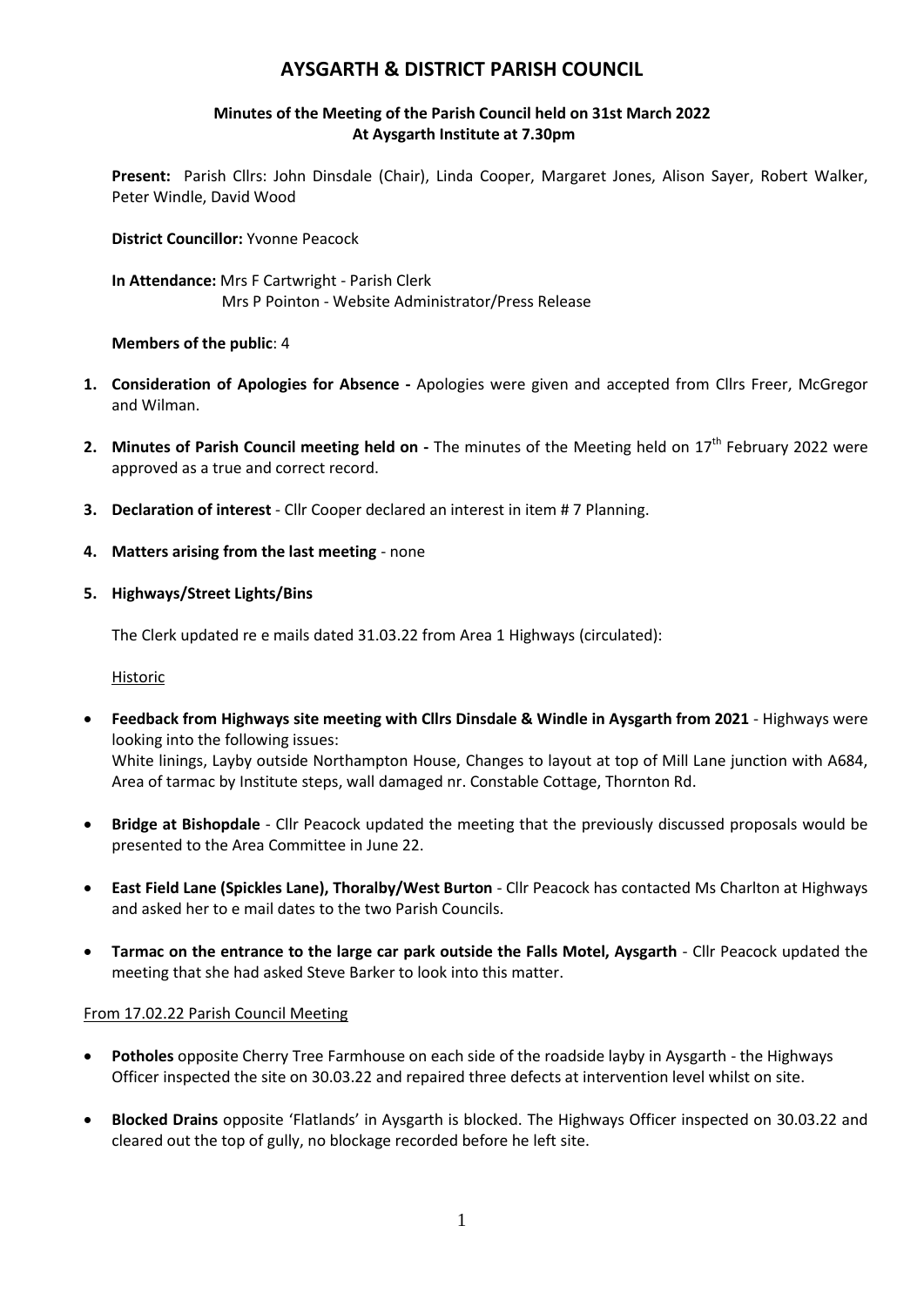#### **New - Action - Clerk to report to Highways**

**Potholes** - near War Memorial and 'Thoredale', Aysgarth. Number of potholes on Thornton Rust side of Low Gill.

**Little Burns Bridge, Westfield Lane, Thoralby** - Cllr Cooper reported that the bridge needed urgent attention as the water was getting under the large paved cobbles and the bridge was a health & safety issue at risk of collapse. Action - Clerk to contact Highways.

**Bridge by Wash Dub, Thoralby** - Cllr Cooper reported that the bridge needed urgent attention as it was collapsing. It had also been discussed at the Thoralby Parish meeting. Action - Clerk to make the Ranger Matt Neil aware at YDNPA.

Cllr Peacock said that a visit could be combined with Spickles Lane.

**Bins** - Further to the previous expression of interest submitted to RDC, the Parish Council agreed to order 1 x standard bin at a cost of £225 to be located in Thoralby. Action - Cllr Cooper to mark the location on the map provided by RDC and e mail to the Clerk to submit to RDC.

#### **6. Financial Matters**

#### **6.1 The council resolved to authorise the following payments:**

| Chq#   | Payee              |        | <b>Description</b>                                              |
|--------|--------------------|--------|-----------------------------------------------------------------|
| 101031 | J Neate            | 203.40 | Repairs to Rock Garden Water Feature, Aysgarth                  |
| 101032 | J Dinsdale         | 162.00 | Defibrillator Parts, Thornton Rust (Power Outage)               |
| 101033 | Thornton Institute | 15.00  | Room Hire 16.03.22 Parish Meeting                               |
| 101034 | F Cartwright       | 17.92  | Clerk Expenses - April 22 (Inc $12 \times 2^{nd}$ class stamps) |
| 101035 | F Cartwright       | 112.92 | Clerk Pay - April 22                                            |

#### **Total £511.24**

The following invoices had been received after the agenda was issued. The council resolved to authorise the following additional payments:

| HMRC                        | 225.60 | PAYE Q4 ended April 22   |
|-----------------------------|--------|--------------------------|
| Yorkshire Dales Acc         | 144.00 | Payroll Services 2021/22 |
| <b>Hearing Products Ltd</b> | 276.00 | Hearing Loop (Grant)     |
| <b>YALC</b>                 | 219.00 | Annual Membership 2022   |
|                             |        |                          |

**Total £864.60**

#### **6.2 Letting Income Received from Parish Meetings (Cheques)**

The Clerk confirmed receipt of the following cheques from the Parish meetings:

| Mr R Cloughton | £80.00 | Thornton Mire (inc shooting rights) |
|----------------|--------|-------------------------------------|
| Ms S Pratt     | £20.00 | West Lane, Thornton                 |
| Mr M Lancaster | £70.00 | Hawe Lane, Thoralby                 |
| Mr D Spence    | £10.00 | High Lane, Aysgarth                 |

The Clerk had received the following cheques after the Agenda had been issued:

| Mr D Wood   | £440.00 | Seata Quarry, Aysgarth |
|-------------|---------|------------------------|
| Mr M Cooper | £25.00  | Skellicks, Thoralby    |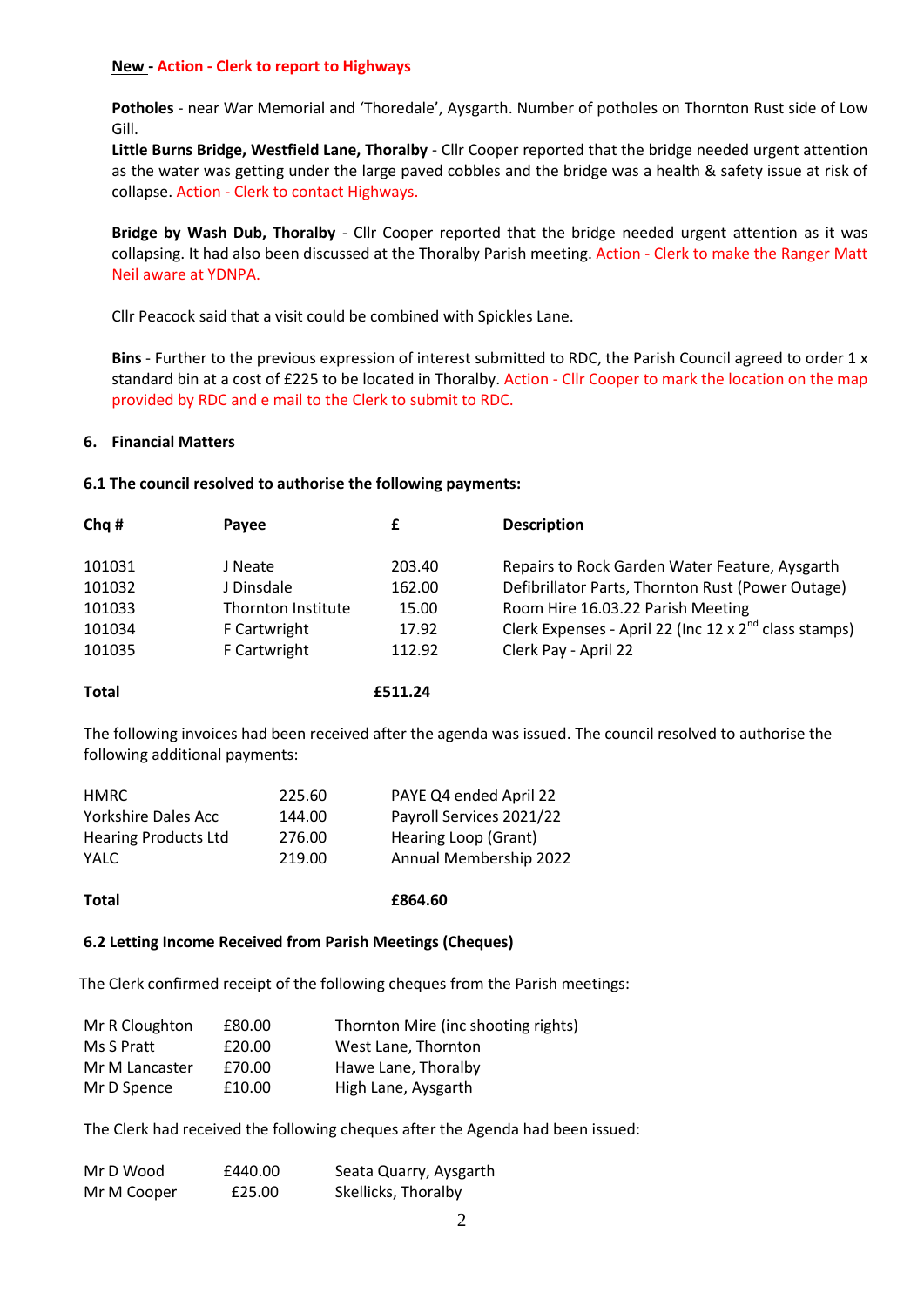#### **6.3 Banking Arrangements Update**

The Clerk had received no response from HSBC to the Telephone Banking Application posted on 18.02.22. The Clerk had therefore obtained 'Online' Banking Forms from HSBC Branch. The Parish Council reviewed the Online Banking forms which the Clerk had completed to provide access to online banking. The Chairman signed the form. Action - Clerk to take to HSBC Branch.

## **7. Planning - To consider the following Planning Applications:**

## **New**

**R/54/7X** - Full planning permission for siting of 17 glamping pods comprising - (Area A) relocation of petting farm and siting of 11 glamping pods and associated development; and (Area B) removal of 2 holiday lodges, siting of 6 glamping pods and associated works at Aysgarth Lodge Holidays, Westholme Bank, Aysgarth, DL8 3SP

The Parish Council had considered this application via e mail and submitted concerns to YDNPA.

## **The previously considered planning applications are showing on the YDNPA Citizens Portal as:**

## **Approved Conditional**

**R/57/3K** - Full planning permission for erection of glass fused steel slurry store with cover at West Lane Farm, Bishopdale DL8 3TG **(Approved conditional 16.02.22)**

**R/51/25K** - Full planning permission for alterations to existing double garage store/beer store to facilitate an ancillary Deli Counter facility at Aysgarth Falls Hotel and Restaurant, Church Bank, Aysgarth, DL8 3SR **(Approved conditional 16.03.22)**

**R/58/16H** - Householder planning permission to replace coal fired central heating system with oil fired system, including replacement of stone coal store with double bunded plastic oil tank at Pen View, Westfield Lane, Thoralby, DL8 3SU **(Approved conditional 16.03.22)**

## **Under Consideration**

**R/53/11A** - Full planning permission for conversion of barn to form local occupancy dwelling/holiday accommodation with associated parking and works to access track; together with installation of new package treatment plant at Great Barn, Kidstones, Bishopdale.

**R/53/33** - Full planning permission for conversion of barn to local occupancy dwelling/holiday accommodation, together with installation of package treatment plant at Barn to south-east of B6160, Kidstones Farm, Bishopdale, DL8 3TQ

**R/57/6X** - Full planning permission for demolition of existing WC block and construction of 2 storey bedroom accommodation, bin store and general store, to include: 2 No ground floor en suite bedrooms with disabled access and facilities, 4 No first floor bedrooms (2 en suite), 2 No single storey stores, parking area and installation of sewage treatment plant at Street Head Caravan Park, Newbiggin, DL8 3TE

**R/57/6W -** Full planning permission for construction of two single storey buildings to provide 6 No letting rooms and 2 No staff accommodation rooms; removal of existing staff caravan; demolition of part of existing store; extension of existing car park and installation of sewage treatment unit at Street Head Inn, Newbiggin, DL8 3TE

**R/59/50C** at Hardbanks Barn, Thornton Rust, DL8 3AS

**R/53/27G** at Kidstones Bridge, Bishopdale, DL8 3TG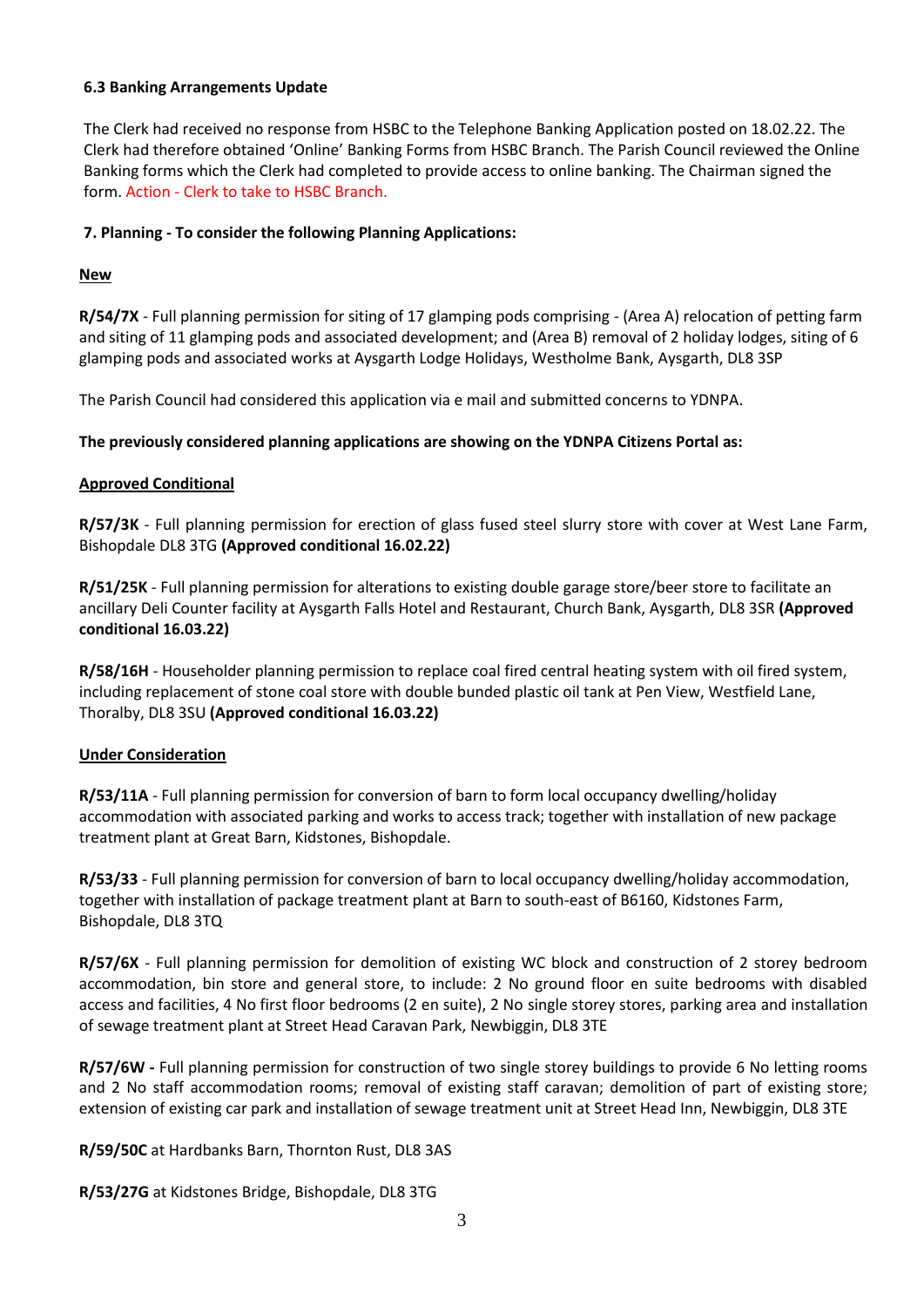#### **Awaiting Legal Agreement R/53/32** at Big Laithe, Bishopdale **R/51/54M** at Birkbeck House, Aysgarth, DL8 35R

## **Refused**

**R/58/96A** - Full planning permission for erection of a single storey local occupancy dwelling and provision of parking area 50m south-west of main site (adjacent to Stanley House) at Land to rear of the Reading Room, Westfield Lane, Thoralby, DL8 3SU **(Refused 04.02.22)**

## **8. Thoralby Moss and Thornton Mire** *(Standing Item)*

**Thoralby Moss Grazing License** - Cllr Dinsdale had spoken to Mr Fawcett but the Portal was showing that the Agreement had not been signed. Action - Cllr Dinsdale to follow up.

**Stewardship Agreement** - Cllr Dinsdale confirmed that he had made the necessary arrangements for a new agent WBW Surveyors to replace PWC Surveyors.

## **9. Ownership of Land/Rights of Way** *(Standing Item)*

Action - Cllr Dinsdale to follow up with the solicitor re whether a 'cautionary note' could be advised to Land Registry.

#### **10. Edwardian Rock Garden, Aysgarth** *(Standing Item)*

**Repairs to Water Feature** - The Parish Council agreed to monitor the Water Feature.

**Business Stream Water Invoice** - The Clerk updated that the report from J Neate had been e mailed to Business Stream Contact Centre along with a request for financial assistance towards the £558.36 bill for the period 29.07.21 - 27.01.22. The Contact Centre had responded on 25.03.22 stating the report had been passed to their Finance Team for consideration.

**British Gas - Electricity Costs** - The Parish Council considered the letter dated 13.03.22 re Tariffs. It was decided to roll over and make decision once a decision had been made re water feature pump.

#### **11. Parish Election - 05.05.22**

The following documents had been circulated prior to the meeting:

- Timetable of Election Proceedings
- Procedural Guide Contents
- Nominations Template to help candidates complete their nomination

Hard Copy Nomination Forms were provided at the meeting. Councillors would arrange for the completed forms to be returned to Cllr Dinsdale who would make an appointment with Mercury House, Richmond by 4pm on Tuesday 05.04.22.

The Parish Council noted that Cllr Freer had decided not to stand for election. The Parish Council thanked Cllr Freer for his contribution to the Parish Council.

## **12. Feedback from Parish Meetings**

#### **Thoralby with Newbiggin and Bishopdale**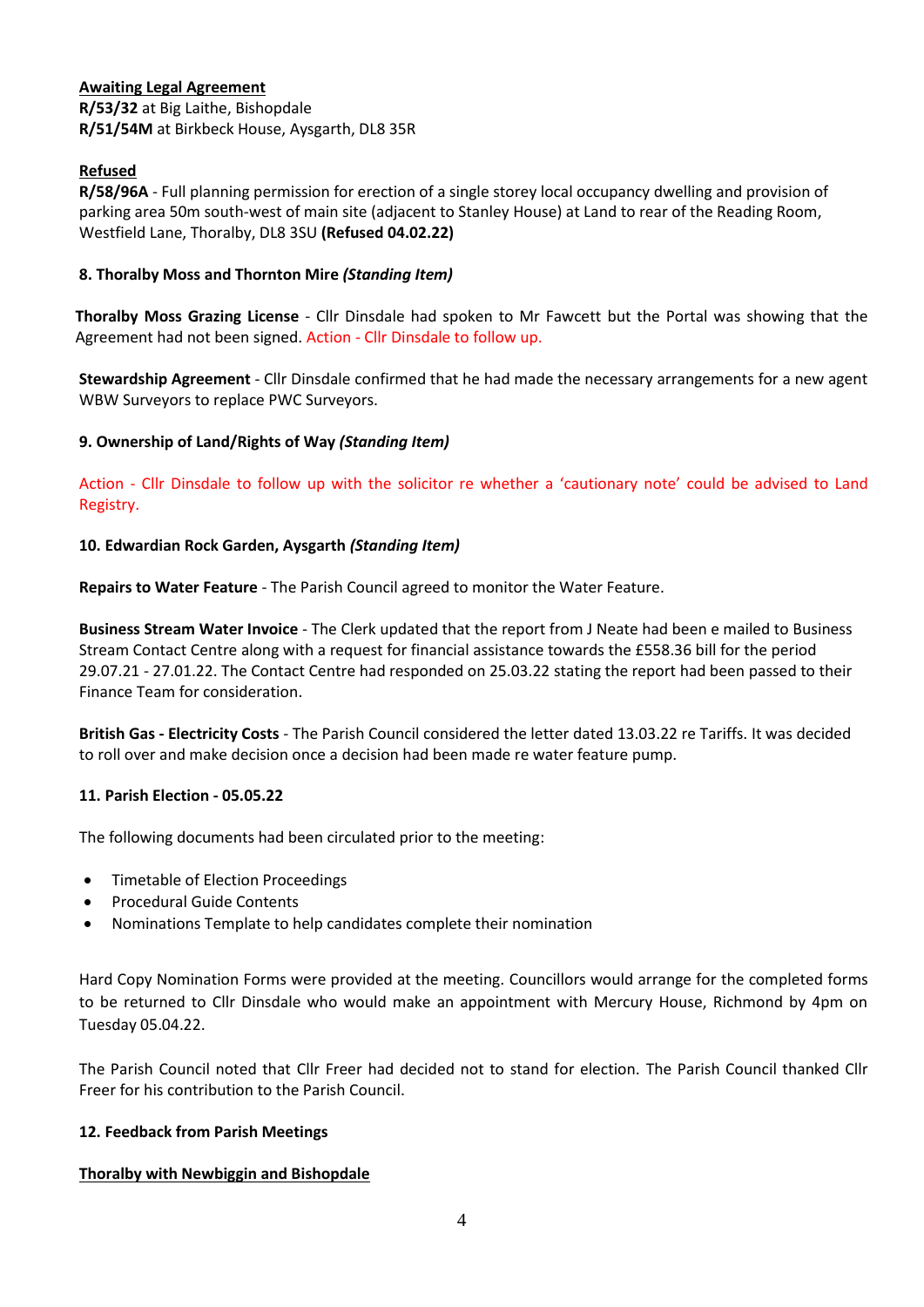- Grass Cutting to be arranged for 2022
- Shooting Rights Query, Thoralby Moss The Parish Council said that this pre-dated the Parish Council
- Flood Warning Signs Action Cllr Peacock is following this up.
- Asset of Community Value Action Clerk to Parish Meeting will chase RDC.
- Thoralby Post Office Closure The Clerk to the Parish Meeting had contacted MP Rishi Sunak to support Aysgarth Garage application for the Post Office.

## **Thornton Rust**

- **Car Parking** There is car parking issue and pedestrians were having to walk down the centre of the road as there are no footpaths. Action - Clerk to e mail Highways to request signage re pedestrians.
- **Stile is difficult to negotiate -** Located at the beginning of the footpath going south to Gayle Ings (first one from the road and lies in the garden of Purchase Farm) - Action - Clerk to contact Ranger at YDNPA.

## **13. Correspondence (Circulated)**

The Parish Council noted and commented on the correspondence received as follows:

- E mail dated 11.02.22 from RDC 05.05.22 Parish Elections (Item 11)
- E mail dated 14.02.22 from Upper Dales Community Partnership Proposed Changes to Little White Bus route 156 - Hawes to Leyburn. Cllr Windle had reviewed the proposed changes which did not appear to affect Aysgarth residents.
- E mail dated 15.02.22 from Area 1 Highway matters (prev circulated to PC for 17.02.22 meeting)
- E mails dated 16.02.22. 23.02.22, 09.03.22, 16.03.22 from RDC Previous expression of interest for Litter & Dog Bins, price list and map to mark required bins (Item 5)
- E mail dated 16.02.22 from Neil Irving, NYCC Second All Partner LGR Programme Update.
- E mailed dated 18.02.22 from YLCA North Yorkshire Police, Fire and Crime Commissioner meeting 26 May 2022 6.30pm - 7.45pm
- E mail dated 18.02.22 from Cllr Peacock Feedback re Aysgarth 2021 site meeting and other highways matters
- E mail dated 22.02.22 from RDC Response to PC e mail re Nominating an Asset of Community Value
- E mail dated 23.02.22 from Planning Enforcement Office (YDNPA) Temporary Chalet at Kidstones not removed in line with planning application
- E mail dated 04.03.22 from Trees & Woodlands Office (YDNPA) Town & Country Planning Act 1990 Tree Preservation Order No 19 (Aysgarth) 1962. YDNPA have consented for the removal of one Sycamore to the rear of 1 Yore Mill and the crown reduction of one Sycamore located at the rear of Yore Mill. Dead wood in trees along both sides of the path up to the Aysgarth Church. Action - Cllr Dinsdale had tried to contact YDNPA and would try again to arrange site visit to establish ownership.
- E mail dated 07.03.22 from AJG Insurance Confirmation that Aysgarth Rock Garden 'Water Feature' does not need to be noted on Insurance Policy
- E mail dated 11.03.22 from Cllr Freer Meeting with Thornton Rust resident re request to site paving stones across the Village Green
- Letter dated 13.03.22 from British Gas Rock Garden, Aysgarth Electricity Costs (Item 10)
- E mail dated 16.03.22 from AJG Insurance Insurance 22/23 Renewal Confirmation
- E mail dated 18.03.22 from Mrs Pointon The Association of Rural Communities (ARC) comment to YDNPA re R/54/7X Application for Full planning permission for siting of 17 glamping pods at Aysgarth Lodge Holidays, Westholme Bank, Aysgarth, DL8 3SP (Item 7)
- 22.03.22 Hand delivered hard copies of Draft Minutes of Annual Parish Meeting of Thoralby with Newbiggin & Bishopdale, and Summary of Relevant Matters (Item 12).
- E mail dated 23.03.22 from Thoralby Parish Meeting Clerk in response to PC e mail re nominating an Asset of Community Value. Action - Clerk to Parish meeting to chase Callum at RDC.